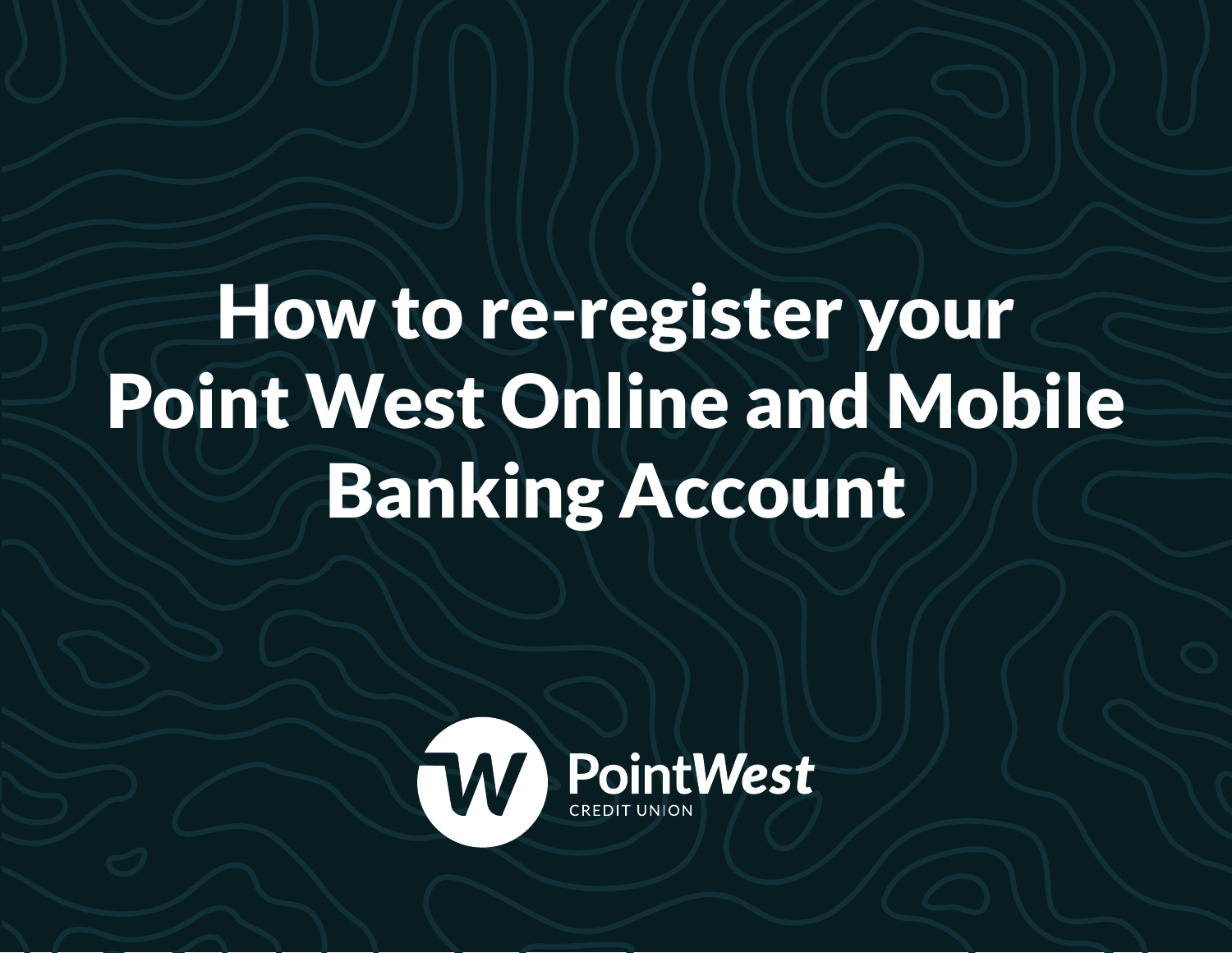

Search for "Point West Credit Union" on your respective app store and download the new app.

After downloading the app, click Register to begin the reregistration process.



Navigate to our homepage www.pointwestcu.com and click Login in the top right corner of your screen.



Click Register to begin the re-registration process.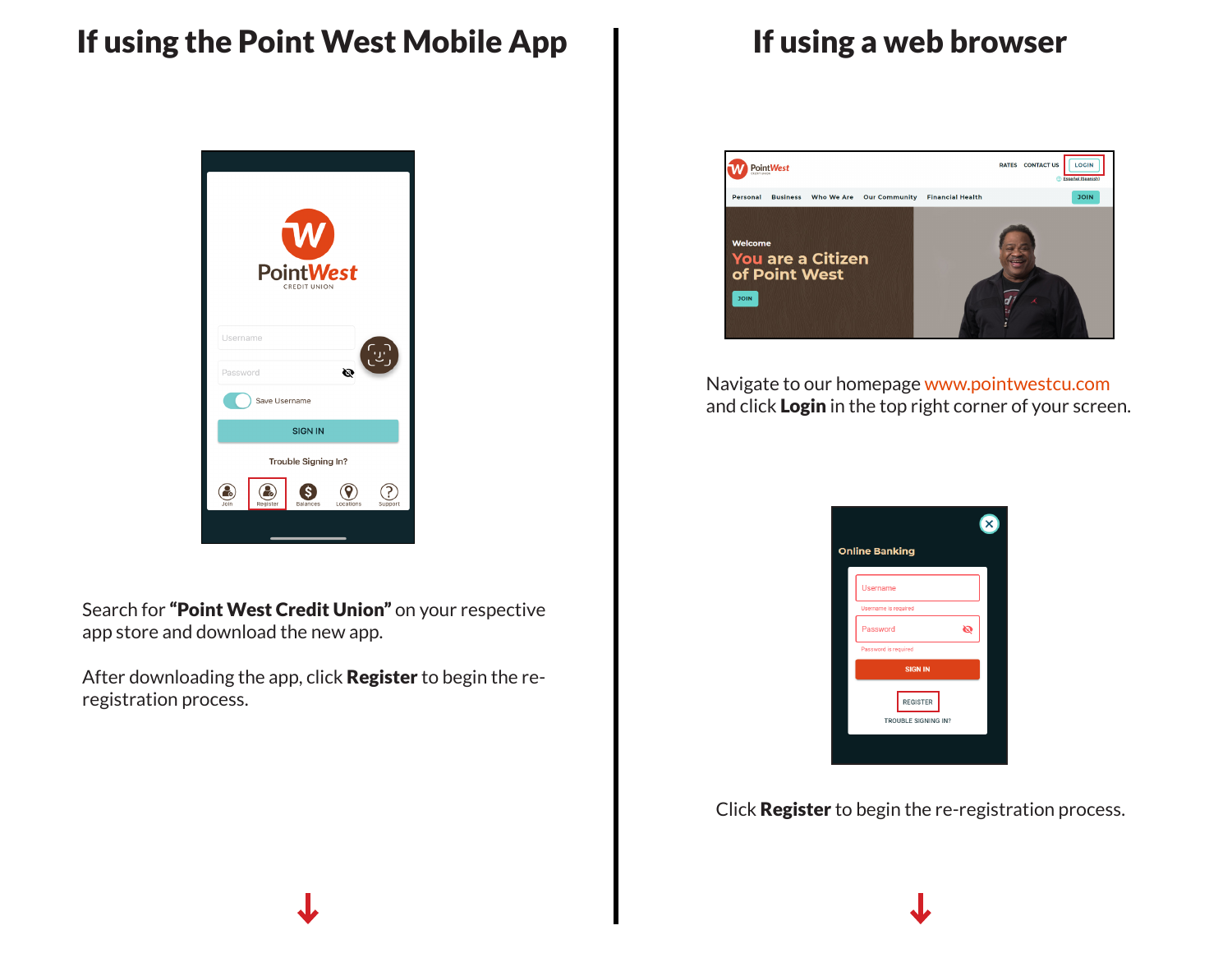| <b>Account Verification Method</b><br><b>Account Number</b>                               |
|-------------------------------------------------------------------------------------------|
| Account Number<br>1234567                                                                 |
| Last 4 SSN                                                                                |
| 0/4                                                                                       |
| <b>Email Address</b>                                                                      |
| A confirmation email will be sent to this email<br>address to complete your registration. |
| Birth Date:                                                                               |
| Month                                                                                     |
| 0/2                                                                                       |
| Day                                                                                       |
| 0/2                                                                                       |
| Year                                                                                      |
| 0/4                                                                                       |
| I accept the terms and<br>conditions                                                      |

Begin entering your information into each field. When entering your account number, do not include any leading zeros or the number after the hyphen.

- 0001234567 = WRONG
- 1234567-7 = WRONG
- 1234567 = CORRECT!

If you run into an error after submitting your info, please verify that all information entered is accurate. If you still cannot proceed, please send email us at contact@pointwestcu.com or give us a call at 503.546.5000.

| n<br>Verify                                   | ø<br>Setup                                                                               | Θ<br>Finalize |
|-----------------------------------------------|------------------------------------------------------------------------------------------|---------------|
| Acoount Type<br>Personal                      |                                                                                          | $\sim$        |
| Account Verification Method<br>Account Number |                                                                                          |               |
| 1234567<br>Last 4 SSN                         |                                                                                          | ¢<br>0/4      |
| Email Address                                 | A confirmation email will be sent to this email address to complete your registration.   |               |
| Birth Date:                                   | Month<br>Day<br>Year<br>$0/2$ 0/2<br>I accept the terms and conditions <b>VIEW TERMS</b> | 0/4           |

Begin entering your information into each field. When entering your account number, do not include any leading zeros or the number after the hyphen.

- 0001234567 = WRONG
- $1234567 7 = WRONG$
- $1234567 = \text{CORRECT!}$

If you run into an error after submitting your info, please verify that all information entered is accurate. If you still cannot proceed, please send email us at contact@pointwestcu.com or give us a call at 503.546.5000.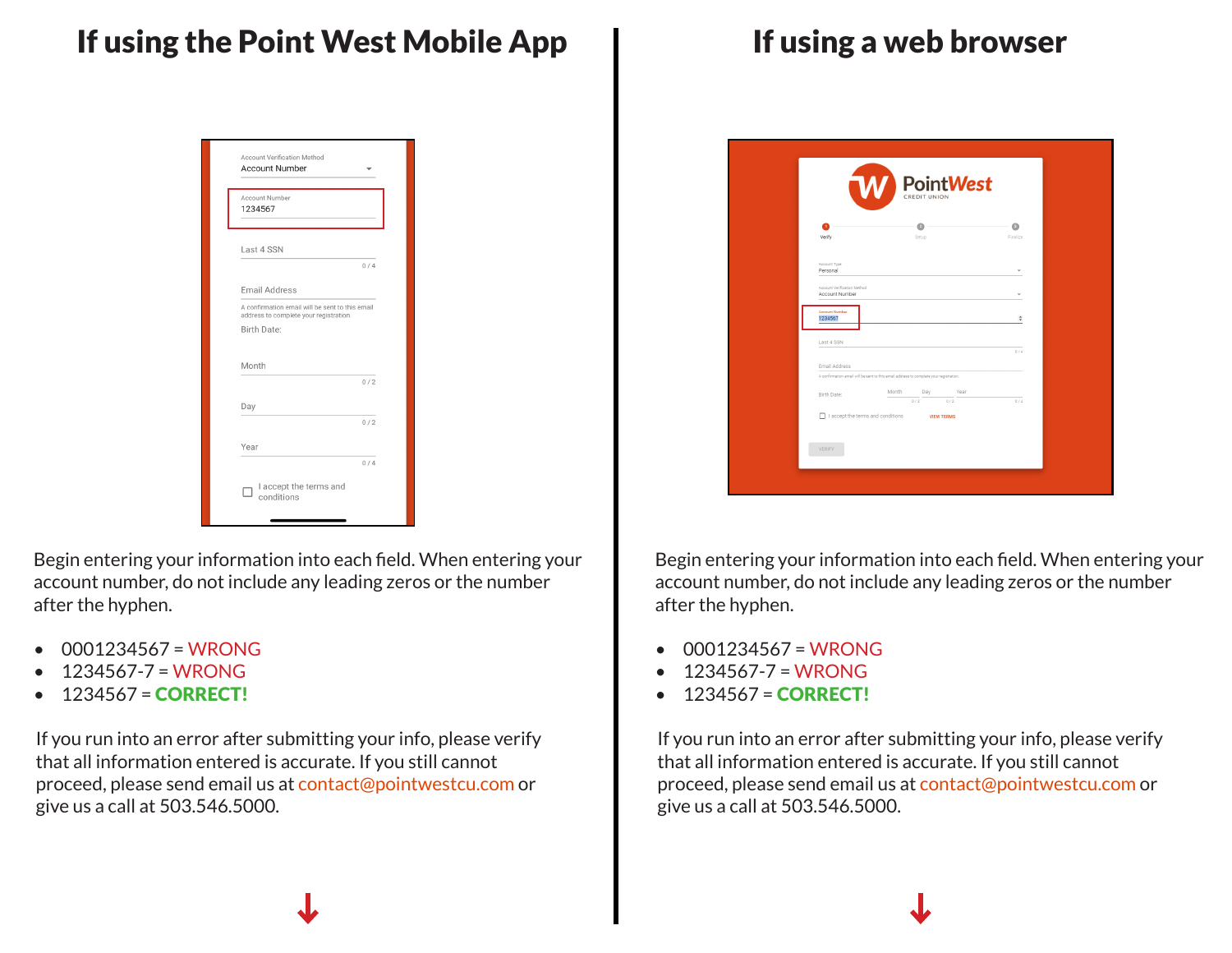

Enter the Username and Password you want to use. You will be asked to enter your password again for verification. Requirements for your password are shown below the form.

If you run into an error after submitting your info, please verify that all information entered is accurate. If you still cannot proceed, please email us at contact@pointwestcu.com or give us a call at 503.546.5000.



Enter the Username and Password you want to use. You will be asked to enter your password again for verification. Requirements for your password are shown below the form.

If you run into an error after submitting your info, please verify that all information entered is accurate. If you still cannot proceed, please email us at contact@pointwestcu.com or give us a call at 503.546.5000.